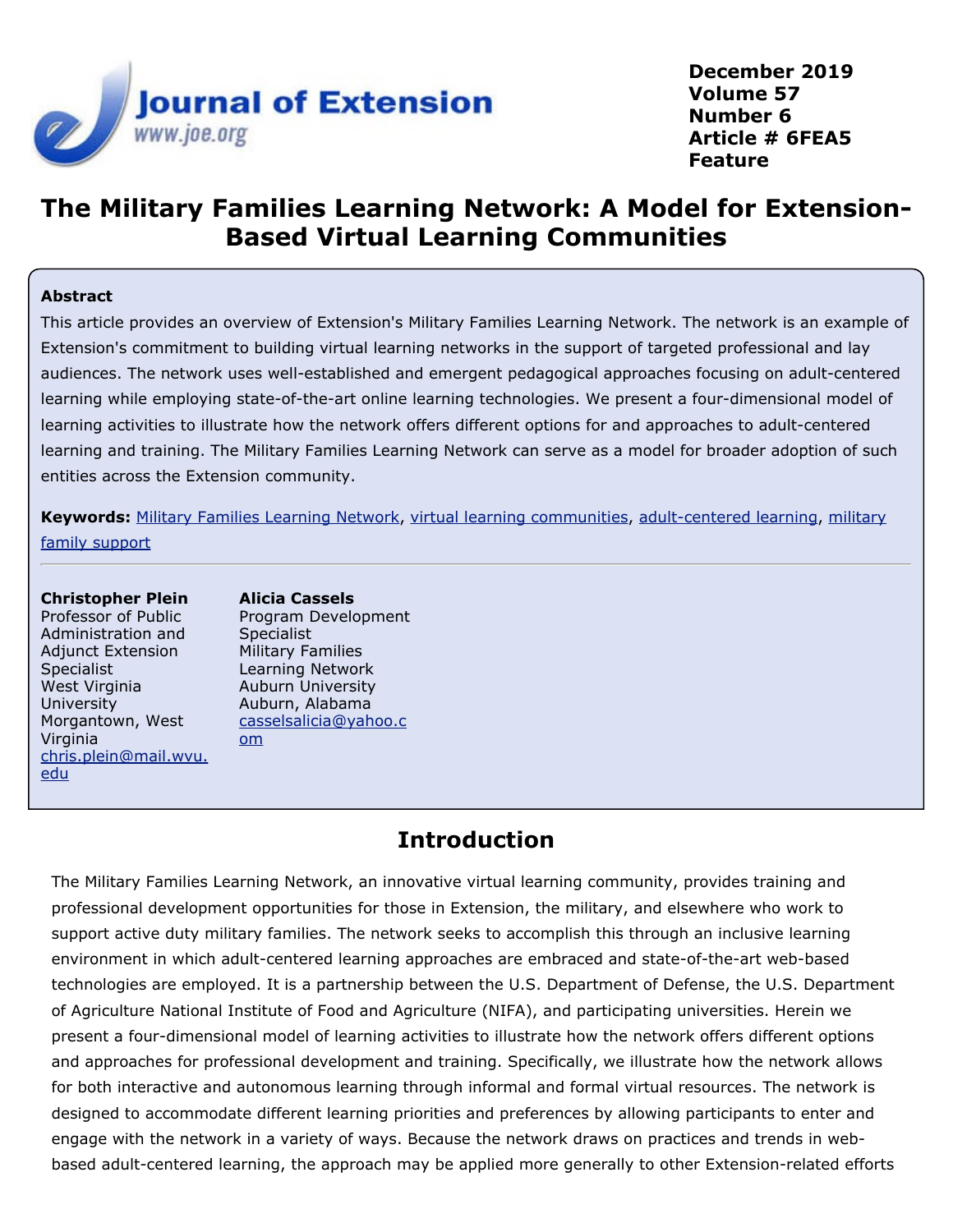and contexts.

# **Military Family Support: A Role for Extension**

There are approximately 2.96 million active duty U.S. military personnel and affiliated family members, of which approximately 1.67 million are spouses, children, or other dependents (U.S. Department of Defense, 2017a, pp. iv, 30–33). About 88% of active duty military personnel are stationed in the United States or its territories (U.S. Department of Defense, 2017a, pp. iv, 30–33). Since the 1970s, the Department of Defense has dedicated considerable resources to providing family-related services in such areas as education, counseling, health care, housing, and recreation. These resources are augmented by civilian-based services and programs. Approximately 75% of the active duty family population reside in "off-installation housing" (U.S. Department of Defense, 2017a, p. 33) and therefore rely on community-based programs, services, and assets.

Providing in-depth and often complex assistance to service members and their dependents requires continuous professional development and training for military family support personnel. Depending on their job descriptions and responsibilities, these professionals provide financial management counseling, conduct nonmedical case management, assist in educational planning for children with special needs, and provide information and referral services for families seeking to access services offered by military and community providers. Military support professionals also play key roles in helping active duty military families plan and adjust to frequent moves between duty stations and assist military families when a parent or spouse is deployed. Those involved in military family support include military and affiliated staff at installations as well as community-based providers and Extension professionals.

Extension's role in military family support is illustrated in various national level initiatives. These initiatives include NIFA-supported efforts to promote installation-based Extension programming, policy analysis and assessment, and resource and information referral services (see, for example, Ferrari, 2005; Huebner, Mancini, Bowen, & Orthner, 2009; U.S. Department of Defense, 2017b). In 2010, NIFA established a partnership with the Department of Defense to create the Military Families Learning Network to enable Extension professionals, university faculty, and others to assist military family support efforts by offering professional development and training opportunities. The network was established through the eXtension initiative, which is dedicated to developing learning networks among Extension stakeholders (eXtension, n.d.; Meisenbach, 2014).

# **The Military Families Learning Network and the Learning Theories and Technologies Behind It**

The Military Families Learning Network [\(https://militaryfamilieslearningnetwork.org/](https://militaryfamilieslearningnetwork.org/)) carries out its work through a web-based presence that makes use of webinars, social media posts, podcasts, blogs, videos, and intensive "virtual learning conferences." A variety of participants and stakeholders are represented in the network, including Extension professionals, military support personnel, military families, nonprofit and community-based service providers, other federal agencies, and academics. The network's mission statement clarifies its purpose:

The Military Families Learning Network (MFLN) engages military family service providers and Cooperative Extension educators in the exchange of experiences and research to enhance professional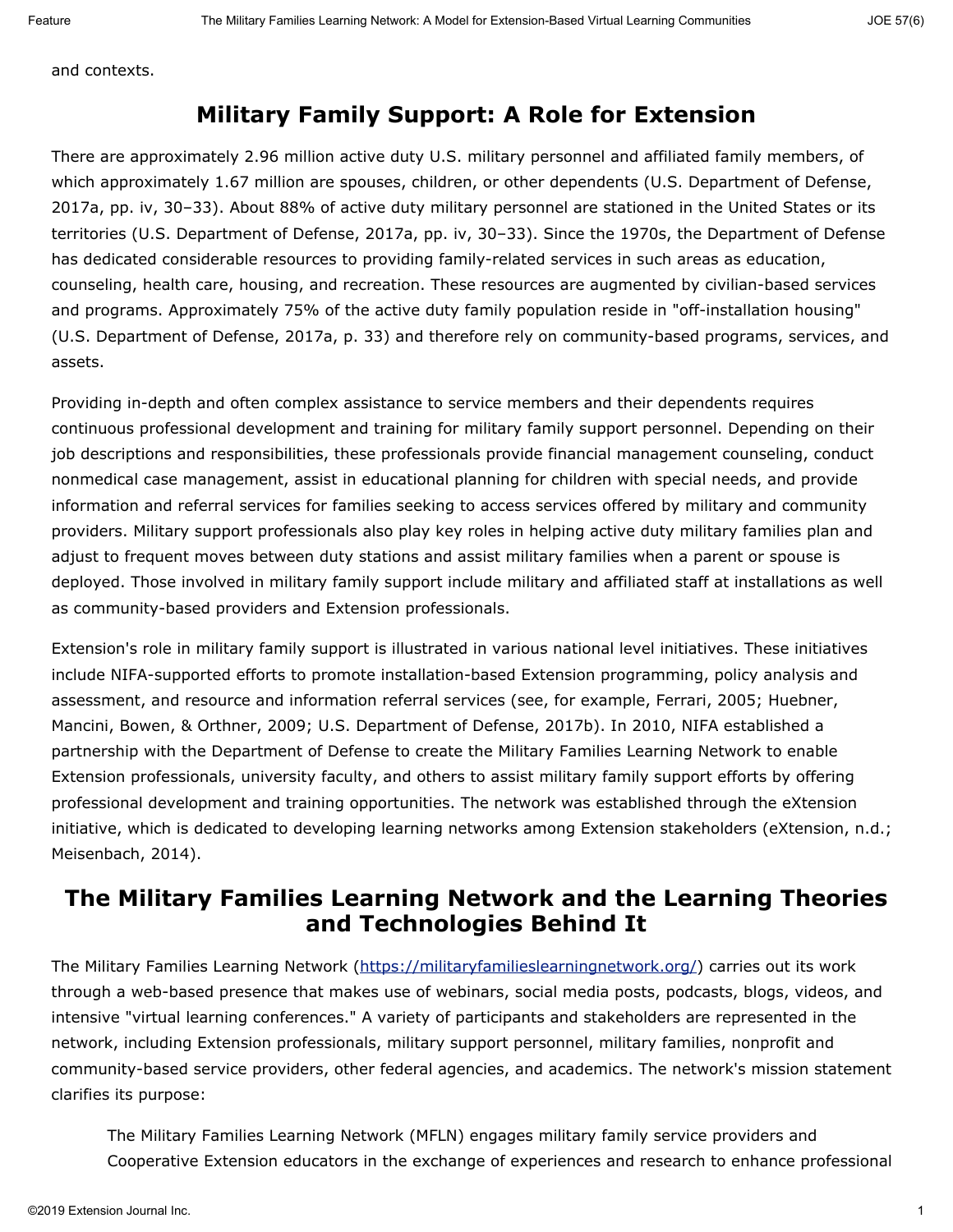impact and encourage professional growth. We encourage the formation and expansion of a skilled and collaborative network of professionals who support significant positive outcomes for military service members and their families. (Military Families Learning Network, n.d., para. 1)

Extension is well positioned to assist the Department of Defense in training and development activities relating to military family support through its traditional expertise in families, health, education, and community development. The network is organized by teams of professionals working in content areas that include personal finance, family development, military caregiving, network literacy, community capacity building, family transition, nutrition and wellness, and early intervention. Core staff include Extension professionals as well as other faculty at higher education institutions, most of which are land-grant universities.

Extension has experience in providing training and development programming to widely dispersed populations of professionals and clients. A common and preferred feature of such programming is the use of constructivist-based adult-centered learning strategies (Rennekamp & Engle, 2008). These strategies are based on the principles that adult-centered learning should include problem-solving activities, encourage peerto-peer learning, embrace the cocreation of knowledge, and allow for self-reflection and integration (Bonk & Wisher, 2000; Brookfield, 1986; Reid, n.d.; Schell & Janicki, 2012; Stewart, 2014).

Web-based technologies can both facilitate and enhance the delivery of adult-centered learning programming (Northey, Bucic, Chylinski, & Govind, 2015; Schell & Janicki, 2012). Extension has actively embraced virtual approaches to programming (see, for example, Arbogast, Eades, & Plein, 2017; Diem, Hino, Martin, & Meisenbach, 2011; Friedl, Ober, Stein, & Andreu, 2015; Gentry, Edgar, Graham, & Kirkpatrick, 2017; Rennekamp & Engle, 2008; Rich et al., 2011; Woods & Langcuster, 2014). Additionally, Extension's implementation of virtual approaches has included the creation of virtual learning networks in Extension programming (eXtension, n.d.). These networks allow for "community-centric" information and knowledge sharing and development opportunities among Extension professionals and others (Strong, Rowntree, Thurlow, & Raven, 2015).

Learning networks allow for the design of programming that blends more formal educational activities, such as credit-bearing or continuing education courses, with informal self-directed learning activities that include such activities as peer-to-peer discussion, information sharing, and collective and individual reflection (Malcolm, Hodkinson, & Colley, 2003). Extension professionals can help organize, mediate, and sustain platforms that allow for many types of learning activities (Diem et al., 2011; Meisenbach, 2014).

The Military Families Learning Network has been able to capitalize on applications of adult-centered learning theory, advances in web-based technology, and the evolution of learning networks. This convergence creates a number of opportunities to offer learning activities and processes that are varied and complementary. The network recognizes that individuals approach engagement and participation with differing levels of interest and with different learning styles. The network is guided by an underlying objective to create a sense of purpose and community among its participants that encourages long-term interest, participation, and engagement with the network.

### **The Network's Four Learning Dimensions**

The Military Families Learning Network offers a suite of learning experiences that allow for both interactive and autonomous learning through informal and formal activities. These offerings provide a range of options for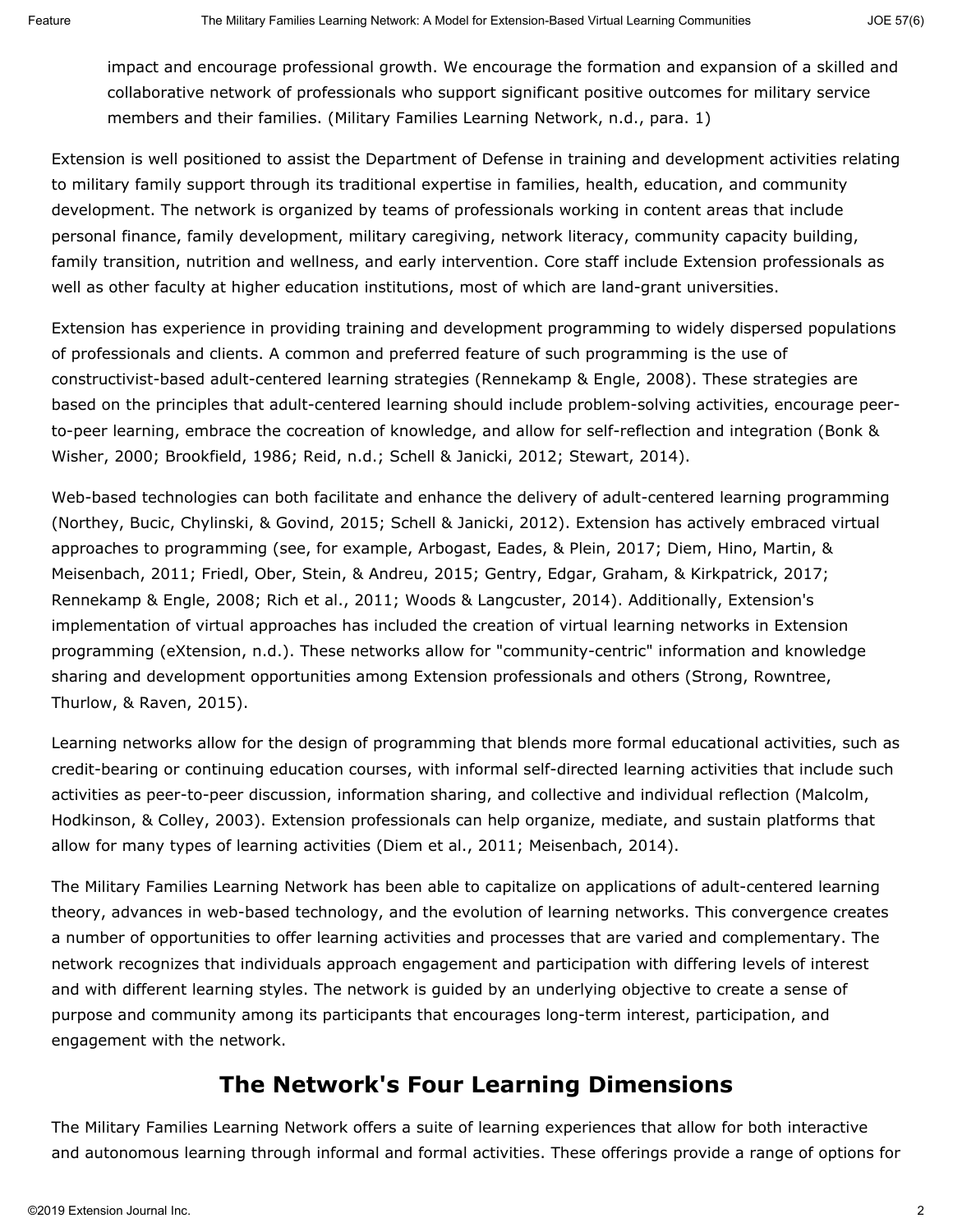participants to engage with content and one another in ways that meet their varied learning styles and needs. For purposes of illustration, we suggest that the network features four dimensions of learning activities: (a) interactive-informal approaches, (b) autonomous-informal approaches, (c) interactive-formal approaches, and (d) autonomous-formal approaches. These dimensions are intended to be complementary, with each providing context and reinforcement for participant learning and engagement. Figure 1 depicts these four approaches and examples of the learning, training, and development opportunities the network offers.

#### **Figure 1.**

Military Families Learning Network (MFLN) Interactive/Autonomous and Informal/Formal Learning Matrix



*Informal* learning resources and activities make up much of the network's programming content. This circumstance reflects the common practice of providing learning opportunities that assist the self-guided participant. This philosophy and practice is embraced in Extension programming and elsewhere (see Brookfield, 1986; Dixson, 2012; Malcolm et al., 2003; Northey et al., 2015; Stewart, 2014). Network participants are provided ample opportunity to engage in informal learning both interactively and autonomously.

*Interactive-informal* activities provide the opportunity for learners to engage peers, apply knowledge through case studies or scenarios, and reflect on and integrate learning experiences. Such opportunities are considered essential to constructivist and related approaches to adult-centered learning (Brookfield, 1986; Malcolm et al., 2003; Rennekamp & Engle, 2008). The network's platform allows these opportunities to be pursued through various means. For example, Facebook Live events facilitate wraparound discussion—discussion prior to and following live webinar sessions. Flipped classroom learning exercises encourage participants to lead discussion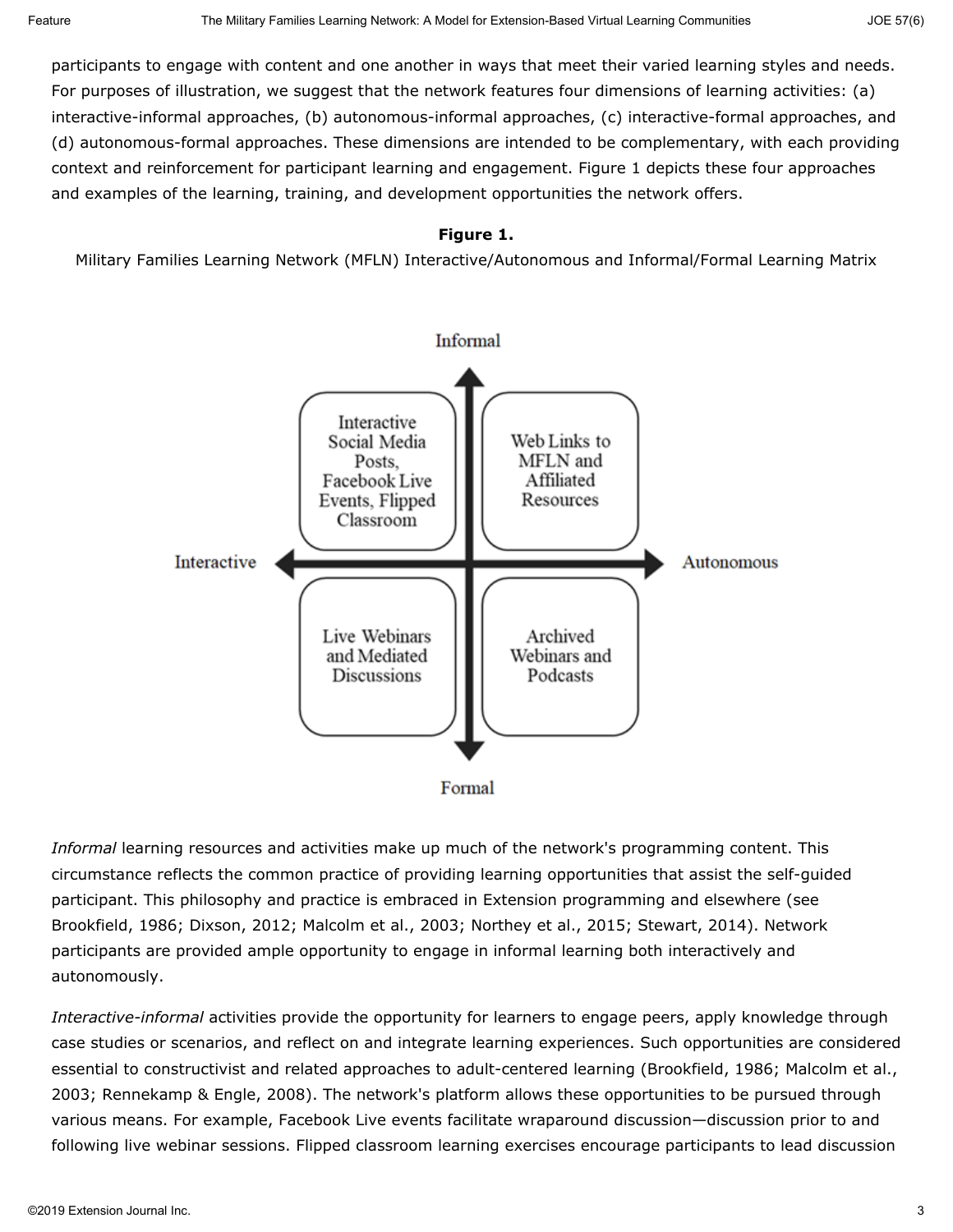around topics relevant to the provision of service to military families. Interactive social media posts, such as blogs and podcasts, invite feedback and commentary, providing an opportunity for interaction that can further enrich learning experiences by allowing time for reflection and review before engagement.

Resources posted and maintained by the Military Families Learning Network also provide opportunities to engage in *autonomous-informal* learning. Participants can engage with subject matter and resources on their own terms. This sense of agency is important in adult-centered learning (Brookfield, 1986; Malcolm et al., 2003). Informal learning options are diverse and varied. For example, blog posts alert readers to learning opportunities provided by the network and others. Short videos are available that feature military support professionals sharing best practices and experiences relating to case management, self-care, and communication (see, for example,<https://www.youtube.com/watch?v=WbX8dDMsNMU>). The network also facilitates access to relevant resources, such as those offered by the Department of Defense and the broader Extension community.

*Formal* learning activities are usually event driven, such as webinars. These are a major feature and emphasis of the Military Families Learning Network. On average, four live webinar sessions are offered monthly by experts and professionals. Most webinars follow the conventions of formal learning offerings by involving continuing education credits (see Brookfield, 1986; Malcolm et al., 2003). By the end of 2017, the network had served 22,814 training participants (nonunique) through the delivery of 249 live, web-based training sessions since its inception. Participants in live and archived webinars earned a cumulative total of 28,931 continuing education credits, suggesting that the webinars provide a useful platform for seeking formal learning experiences (Scott & Cassels, 2018).

Participation in live webinars provides an opportunity for *interactive-formal* learning. The network's webinars encourage real-time discussion, feedback, and collaboration among participants. Case studies, polls, and questions posed to participants are used as prompts for soliciting input and discussion. The use of chat boxes is encouraged. For example, between July and December 2017, 37% of those attending webinars engaged through the chat box feature [\(https://militaryfamilieslearningnetwork.org/official-reports/](https://militaryfamilieslearningnetwork.org/official-reports/)). These chat boxes provide an opportunity for participants to ask questions, offer observations, and suggest resources for all to share.

Archived webinars and podcasts are an example of *autonomous-formal* learning opportunities. These resources can be particularly helpful in complementing and building a body of knowledge around themes, issues, and skills relevant to military families and communities. They also help accommodate professionals who may have time constraints related to attending live events. In addition to archived webinars, the network has added formal continuing education credit–bearing podcasts to the portfolio of formal learning activities (see, for example,<https://militaryfamilieslearningnetwork.org/podcasts/>).

### **Discussion**

Scholars of adult-centered learning have characterized informal and formal learning as representing a spectrum of activities rather than a dichotomy (Malcolm et al., 2003; Northey et al., 2015). This being the case, learning activities can be structured to be interpendent and mutually reinforcing in practice (Malcolm et al., 2003). Interactive and autonomous learning enriches opportunities for both engaged and self-directed learning experiences across this spectrum. Virtual learning networks, such as the Miltiary Families Learning Network, can facilitate and coordinate the provision of these different learning activities. With institutional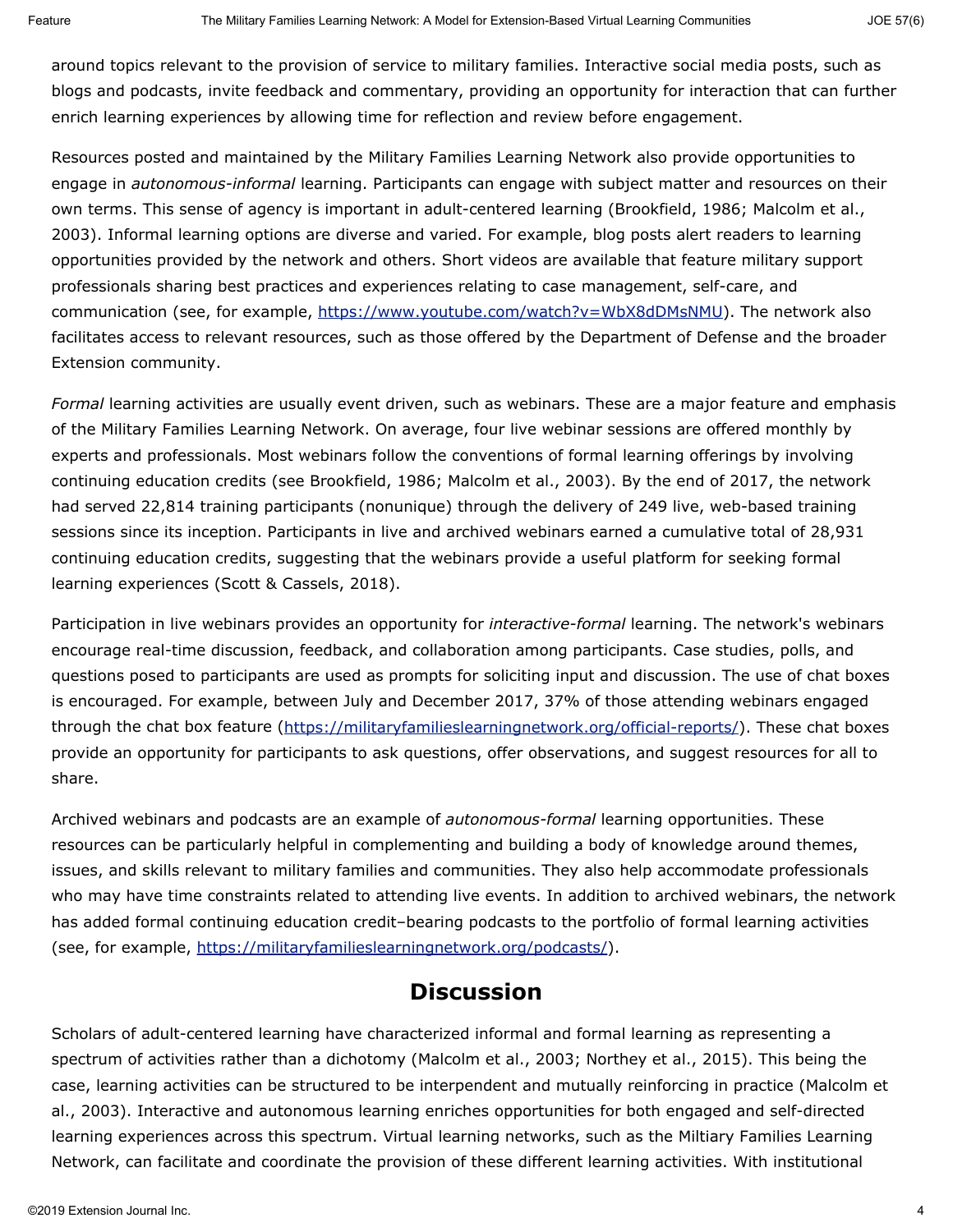commitment, such as that provided by Extension professionals, networks are able to develop resources that can be tapped into over time. For example, by 2017, the Military Families Learning Network's YouTube library, consisting of webinars and short videos, offered 337 hr of educational programming and had generated 83,692 views (Scott & Cassels, 2018).

The Military Families Learning Network is designed to allow for diverse yet complementary learning experiences that can be integrated into a whole. The network's "virtual conferences" are an example of how this is accomplished. Intended to replicate a conference attendance experience for place-bound participants, virtual conferences are hosted over a 3-day period. Various network concentration areas (subgroups) collaborate on these annual events. Virtual conferences are organized around a central theme that is explored in detail during webinar-based plenary and panel sessions and various informal learning activities. Recent themes include cultural competency, change management, and family readiness.

The network's virtual conferences incorporate all four learning dimensions depicted in the matrix. Informal learning activities, both interactive and autonomous, are intended to enhance the individual's experience and foster a sense of community among conference participants. Interactive-informal learning activities reinforce both of these objectives. For example, a recent conference featured a mediated discussion room to provide a "safe space" for peer-to-peer discussions on cultural competency (see

<https://militaryfamilieslearningnetwork.org/2018virtualconference/>). Regularly provided journaling exercises that allow for self-discovery, reflection, and integration (see, for example,

<https://militaryfamilieslearningnetwork.org/courses/storytelling/lessons/personal-storytelling-journal/>) facilitate autonomous-informal learning. Additionally, just as in a professional training conference, formal plenary and panel sessions anchor the event. In the virtual conferences, these take the form of webinars that involve continuing education credit, allowing for interactive-formal learning. Once archived, the webinars provide opportunities for autonomous-formal learning.

The literature on online learning applications has suggested that the virtual learner experience is enhanced when participants are given the opportunity to combine formal learning activities with social media and other forms of virtual engagement (Northey et al., 2015). These types of activities help promote a sense of "social presence" or belonging among learners (Dixson, 2012, p. 7) and may contribute to a more robust "learning ecosystem" (Northey et al., 2015, p. 171). Effective networks can align with learner needs, aptitude, and comfort levels, alignment that is generally recognized as essential to authentic adult-centered learning (Brookfield, 1986). For example, newcomers may need to gradually move from peripheral activities to the learning community's core (Smith, 2003). They may want to test the waters by browsing through a blog or listening to a podcast. Perhaps they will then review a webinar that has been archived, leading to attendance at a synchronous webinar and involvement in online discussions. For the more established participant, the network provides the opportunity to engage in a diverse and familiar set of learning resources. All learners, but especially those more experienced and comfortable in the network, can actively engage in the development and cocreation of knowledge. Through the use of informal and formal learning resources that allow for both interactive and autonomous engagement, the Military Families Learning Network seeks to facilitate these outcomes.

For learning networks to develop, be sustained, and maintain relevancy to their members, evaluation is required. Adult-centered learning extends not only to the cocreation of knowledge but also to participatory assessment (Brookfield, 1986). In the Military Families Learning Network, participatory assessment is pursued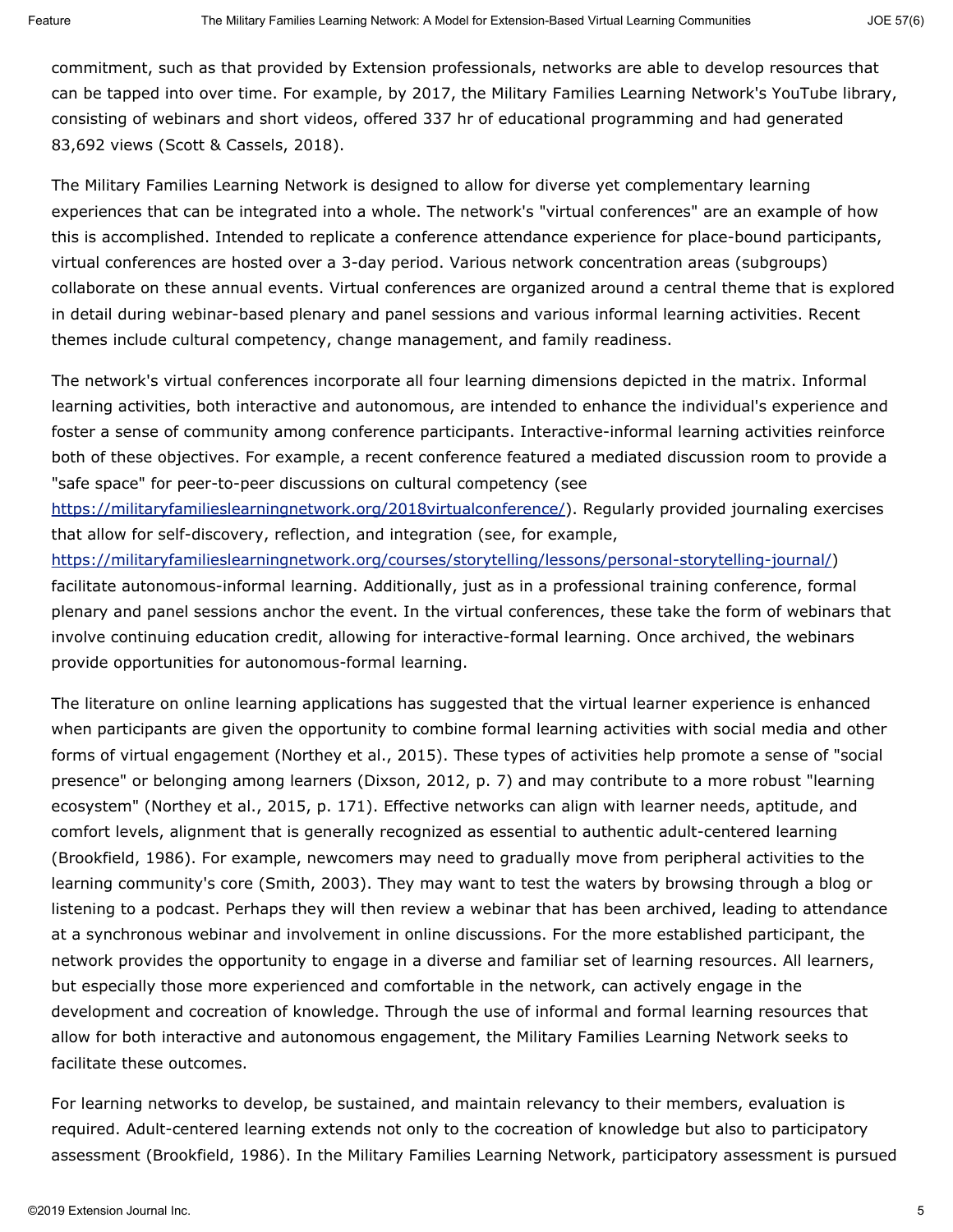through a variety of means. For example, each webinar is evaluated by participants. A standard instrument focusing on adult-centered learning outcomes is used. Respondents are asked to provide perspective on the significance and applicability of lessons learned for their own professional development and practice. In addition, designated Department of Defense personnel act as liaisons to the network, providing insight and feedback on programming. These experts in turn rely on input and suggestions from military support personnel and advisory groups made up of family members. The network shares assessment and trend data through a public access website (see<https://militaryfamilieslearningnetwork.org/official-reports/>).

In addition to engaging individual participants, the Military Families Learning Network seeks to build a learning community that is inclusive and has practical impact among stakeholder groups. Broad organizational investment is crucial because the network is intended to connect stakeholder groups to build military family support capacity and learning. According to 2017 data reports

[\(https://militaryfamilieslearningnetwork.org/official-reports/](https://militaryfamilieslearningnetwork.org/official-reports/)), among self-identifying participants, 19.7% were associated with Extension or other university-based units. Those affiliated with the armed services (the Department of Defense and the service branches) constituted 37.5% of all participants. Those affiliated with the U.S. Department of Veteran's Affairs constituted 12.9% of participants. The balance of representation was spread across state and community-based social service organizations, health care providers, and others.

We suggest that the Military Families Learning Network can serve as a model and its design of various learning approaches illustrated in the matrix provided herein as a guide for broader adoption in the Extension community. The network is illustrative of a general trend within Extension to increasingly engage those it serves through mediated virtual platforms. Necessity has helped catalyze this approach, as measured in terms of geographically dispersed stakeholders, scarce resources to dedicate to programming, and learner preferences for online platforms (see, for example, Gentry et al., 2017; Rich et al., 2011). But opportunity also is a driver, in the sense that virtual platforms offer the means for providing an integrated approach to adult-centered learning that offers informal and formal, interactive and autonomous learning approaches. There is continued interest among the Extension community in how best to meet these challenges and opportunities (see, for example, Diem et al., 2011; Strong et al., 2015).

### **Conclusion**

The Military Families Learning Network embraces core Extension principles of engaging peer-to-peer learning, building on strengths, and leveraging institutional and community-based resources. The network is informed by Extension's deep familiarity and long-standing experience in adult-centered learning and capitalizes on advances in web-based technology. A key feature of the network is the design of learning activities that appeal to individuals who have different learning styles and needs. The four-dimensional model of learning activities described in this article demonstrates how an inclusive approach can be developed to serve those with various styles and needs. Although pertinent to military family support needs and opportunities, the learning approaches developed within the Military Families Learning Network can be considered by others seeking to reach stakeholders and deepen interaction with a common sense of purpose.

### **Disclaimer and Acknowledgment**

This article is based on work supported by the National Institute of Food and Agriculture, U.S. Department of Agriculture, and the Office of Military Family Readiness Policy, U.S. Department of Defense, under award number 2015-48770-24368. The viewpoints expressed in this paper are the authors' alone and do not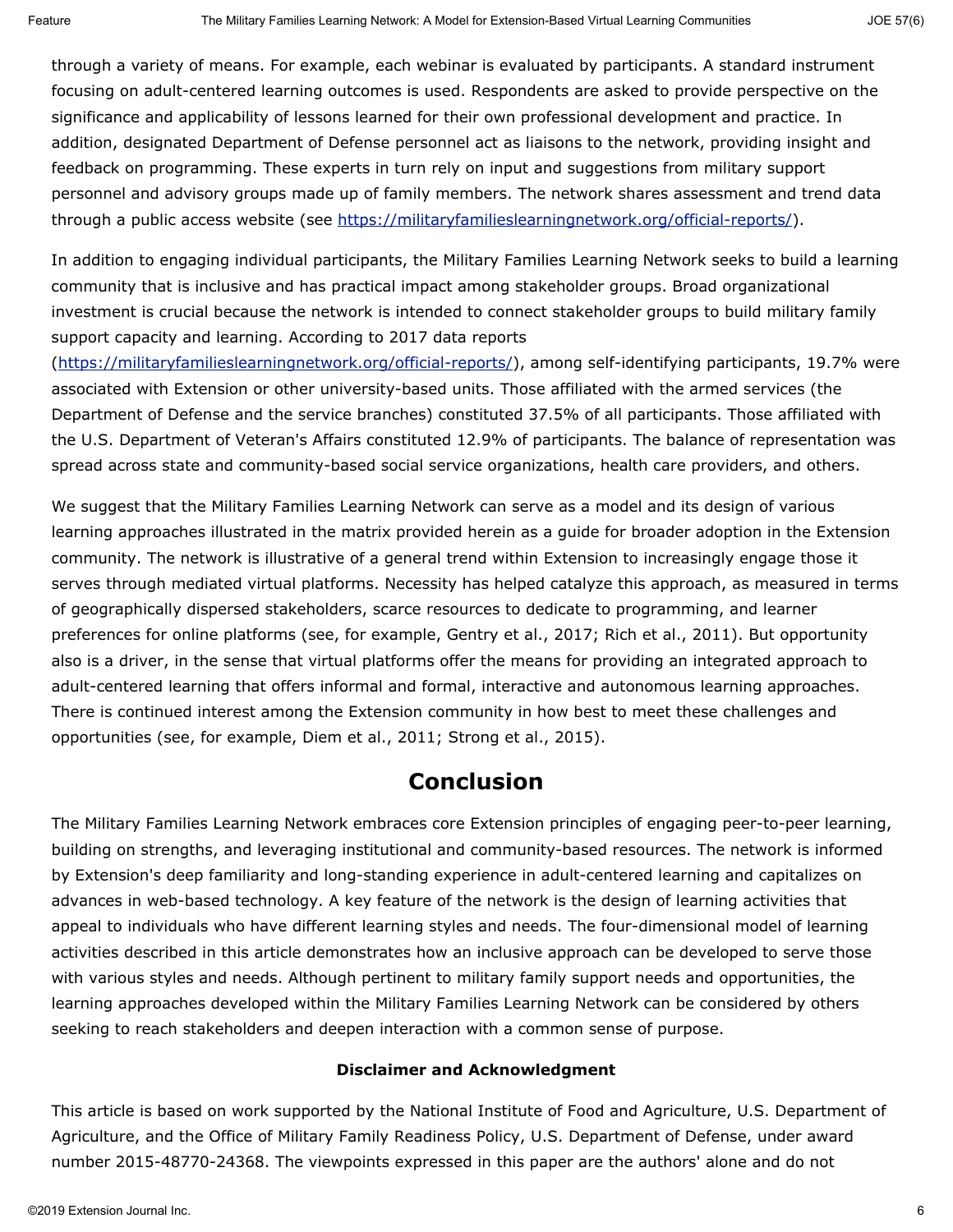necessarily represent those of federal project sponsors or the Military Families Learning Network.

# **References**

Arbogast, D., Eades, D., & Plein, L. C. (2017). Repurposing video documentaries as features of a flippedclassroom approach to community-centered development. *Journal of Extension*, *55*(5), Article 5IAW4. Available at:<https://www.joe.org/joe/2017october/iw4.php>

Bonk, C. J., & Wisher, R. A. (2000). Applying collaborative and e-learning tools to military distance learning: A research framework (Technical Report 1107). Alexandria, VA: U.S. Army Research Institute for the Behavioral and Social Sciences. Retrieved from<http://www.dtic.mil/docs/citations/ADA389681>

Brookfield, S. D. (1986). *Understanding and facilitating adult learning.* San Francisco, CA: Jossey-Bass Publishers.

Diem, K. G., Hino, J., Martin, D., & Meisenbach, T. (2011). Is Extension ready to adopt technology for delivering programs and reaching new audiences? *Journal of Extension*, *49*(6), Article 6FEA1. Available at: <https://joe.org/joe/2011december/a1.php>

Dixson, M. D. (2012). Creating effective student engagement in online courses: What do students find engaging? *Journal of the Scholarship of Teaching and Learning*, *10*(2), 1–13. Retrieved from <https://scholarworks.iu.edu/journals/index.php/josotl/article/view/1744>

eXtension. (n.d.). Growth of eXtension communities. Retrieved from [https://www.extension.org/tools-for](https://www.extension.org/tools-for-extension-professionals/growth-of-extension-communities/)[extension-professionals/growth-of-extension-communities/](https://www.extension.org/tools-for-extension-professionals/growth-of-extension-communities/)

Ferrari, T. M. (2005). Extension's response to an un-natural disaster: Enlisting your support for military youth and families. *Journal of Extension*, *43*(4), Article 4COM1. Available at: <https://www.joe.org/joe/2005august/comm1.php>

Friedl, S. E., Ober, H. K., Stein, T. V., & Andreu, M. G. (2015). Modernizing training options for natural areas managers. *Journal of Extension*, *53*(5), Article 5FEA8. Available at:<https://joe.org/joe/2015october/a8.php>

Gentry, M., Edgar, L. D., Graham, D., & Kirkpatrick, T. (2017). Assessment of an online nematology training for county Extension agents. *Journal of Extension*, *55*(1), Article 1RIB7. Available at: <https://joe.org/joe/2017february/rb7.php>

Huebner, A., Mancini, J. A., Bowen, G. L., & Orthner, D. K. (2009). Shadowed by war: Building community capacity to support military families. *Family Relations*, *58*(2), 216–228.

Malcolm, J., Hodkinson, P., & Colley, H. (2003). The interrelationships between informal and formal learning. *Journal of Workplace Learning*, *13*(5/6), 209–214.

Meisenbach, T. (2014). DOD/USA award goes to Military Families Learning Network. Retrieved from <https://www.extension.org/2014/11/04/dodusda-award-goes-to-military-families-learning-network/>

Military Families Learning Network. (n.d.). About MFLN. Retrieved from <https://militaryfamilieslearningnetwork.org/about/>